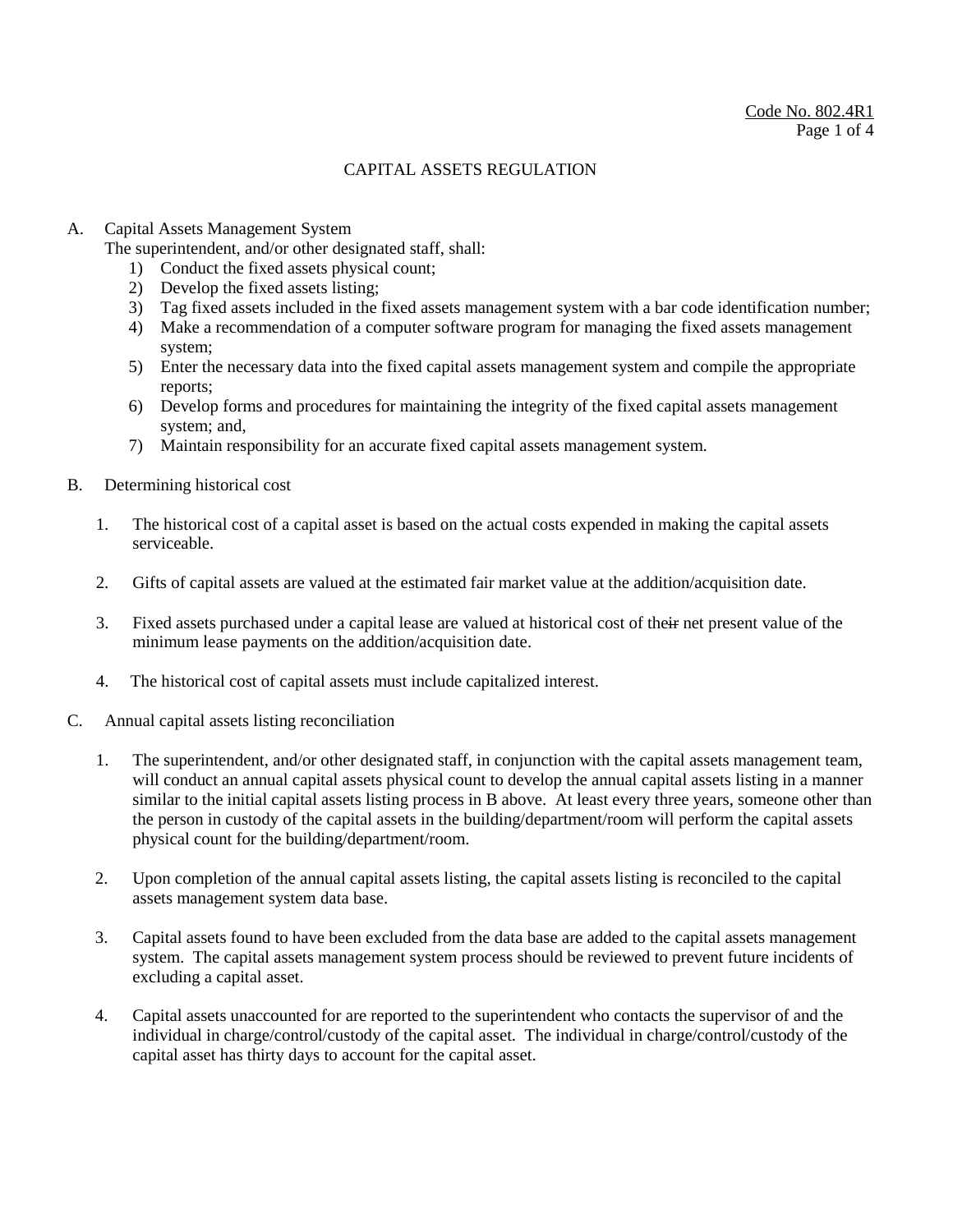- 5. Capital assets unaccounted for after thirty days are reported to the superintendent for appropriate action and documentation. "Appropriate action" may include discipline, up to and including discharge, and may require the employee/person in charge/control/custody of the capital asset to replace the asset.
- 6. The superintendent is responsible for documenting the reasons each asset was not reconciled to the capital assets management system.
- D. Addition/acquisition of capital assets.
	- 1. The school district's purchasing policy and administrative regulations must be followed when acquiring capital assets. The school district's policy and administrative regulations must be followed for receiving a gift of capital assets.
	- 2. The capital assets addition/acquisition documentation must be completed for each additional capital assets with an addition/acquisition cost of equal to or greater than \$1,000. The following information should be collected, if applicable:
		- a. Name of location-building/department/room;
		- b. Location-building/department/room code;
		- c. Balance sheet accounting/class code;
		- d. Government or BTA program;
		- e. Addition/acquisition date;
		- f. Check/purchase order number or gift;
		- g. Bar code identification number assigned to and placed on the capital asset;
		- h. Serial/model number;
		- i. Cost-historical;
		- j. Fair market value on acquisition date (donated assets only);
		- k. Estimated useful life;
		- l. Vendor;
		- m. Purchasing fund and function;
		- n. Description of capital asset;
		- o. Department/person charged with custody,
		- p. Method of addition/acquisition-purchase, trade, gift etc.,
		- q. Quantity;
		- r. Replacement cost;
		- s. Addition/acquisition authorization; and,
		- t. Function for depreciation.
		- 3. Capital assets acquired in a month must be entered into the capital assets management system in the same month.
	- 4. The actual costs of construction in progress, other than infrastructure, is entered into the capital assets management system in the month in which costs are incurred until the total cost of addition/acquisition is entered. Upon completion of construction, the total costs accumulated over the period of construction are reclassified to buildings.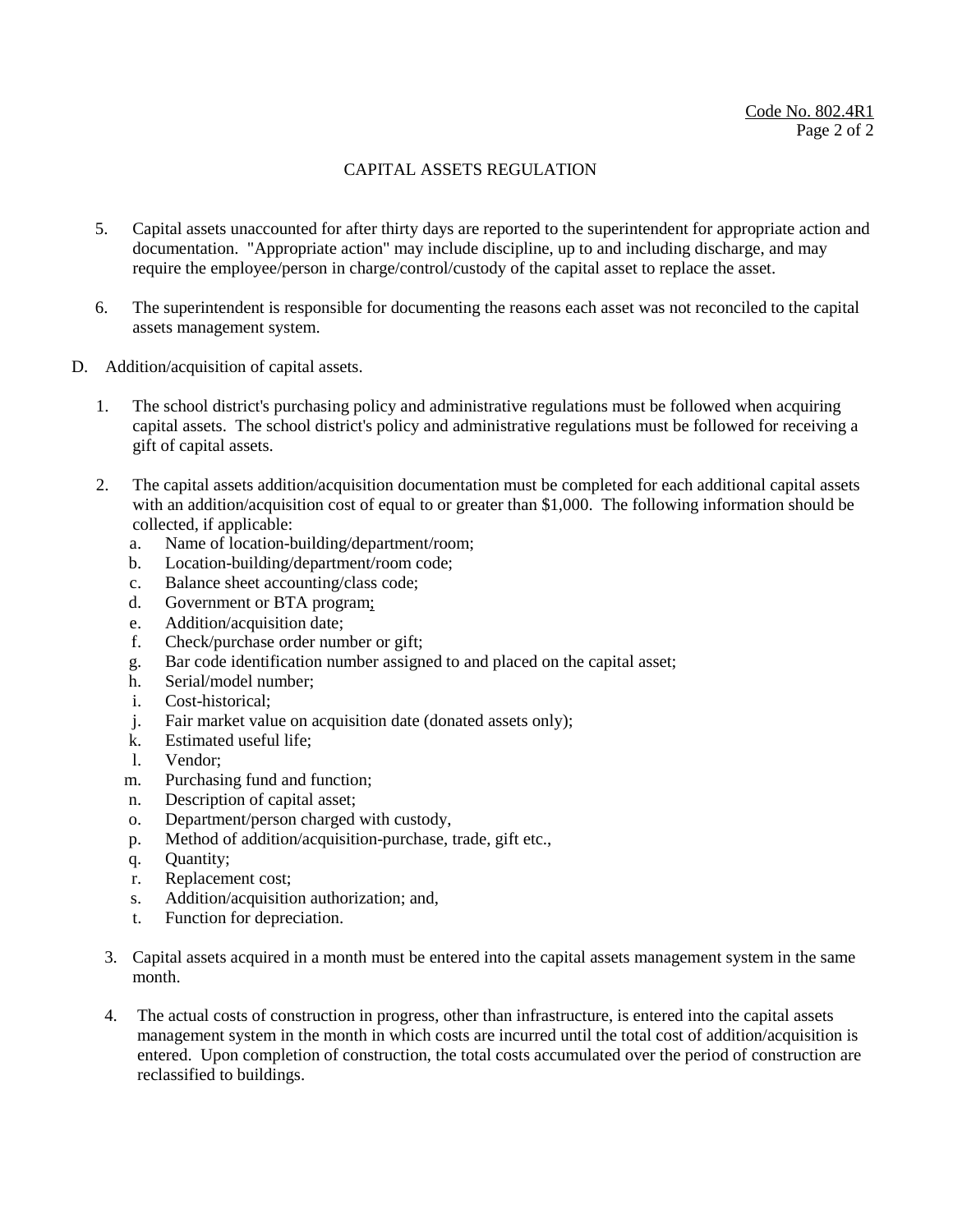- 5. Capital assets acquired in a month must be entered into the capital assets management system in the same month.
- E. Relocation/transfer of machinery and equipment capital assets.
	- 1. A capital assets relocation/transfer documentation must be completed prior to removing machinery and equipment capital assets from their current location. The following information must be collected:
		- a. Relocation/transfer date;
		- b. Quantity;
		- c. Bar code identification number;
		- d. Current location-building/department/room code;
		- e. Name of current location-building/department/room;
		- f. New location-building/department/room code;
		- g. Name of new location-building/department/room;
		- h. Date placed at new location-building/department/room;
		- i. Department/person charged with custody; and
		- j. Relocation/transfer authorization.
	- 2. Capital assets relocated/transferred in a month must be entered into the capital assets management system in the same month.
- F. Disposal of capital assets
	- 1. A Capital Assets disposal documentation must be completed prior to disposing of real property. The following information must be collected:
		- a. Disposal date;
		- b. Quantity;
		- c. Bar code tag identification number;
		- d. Legal description,
		- e. Location/Address;
		- f. Purchaser;
		- g. Disposal methods for real property trade, sale, stolen, etc.; and,
		- h. Disposal authorization.
	- 2. Capital assets disposed of in a month must be entered into the capital assets management system in the same month.
	- 3. When assets are sold or disposed of, it is necessary to calculate and report a gain or loss in the statement of activities. The gain/loss is calculated by subtracting the net book value (historical cost less any accumulated amortization) from the net amount realized on the sale or disposal.
- G. Lost, damaged or stolen capital assets.
	- 1. A Lost, Damaged or Stolen Capital Assets Report must be completed when a capital asset has been lost, damaged or stolen. The following information must be collected: